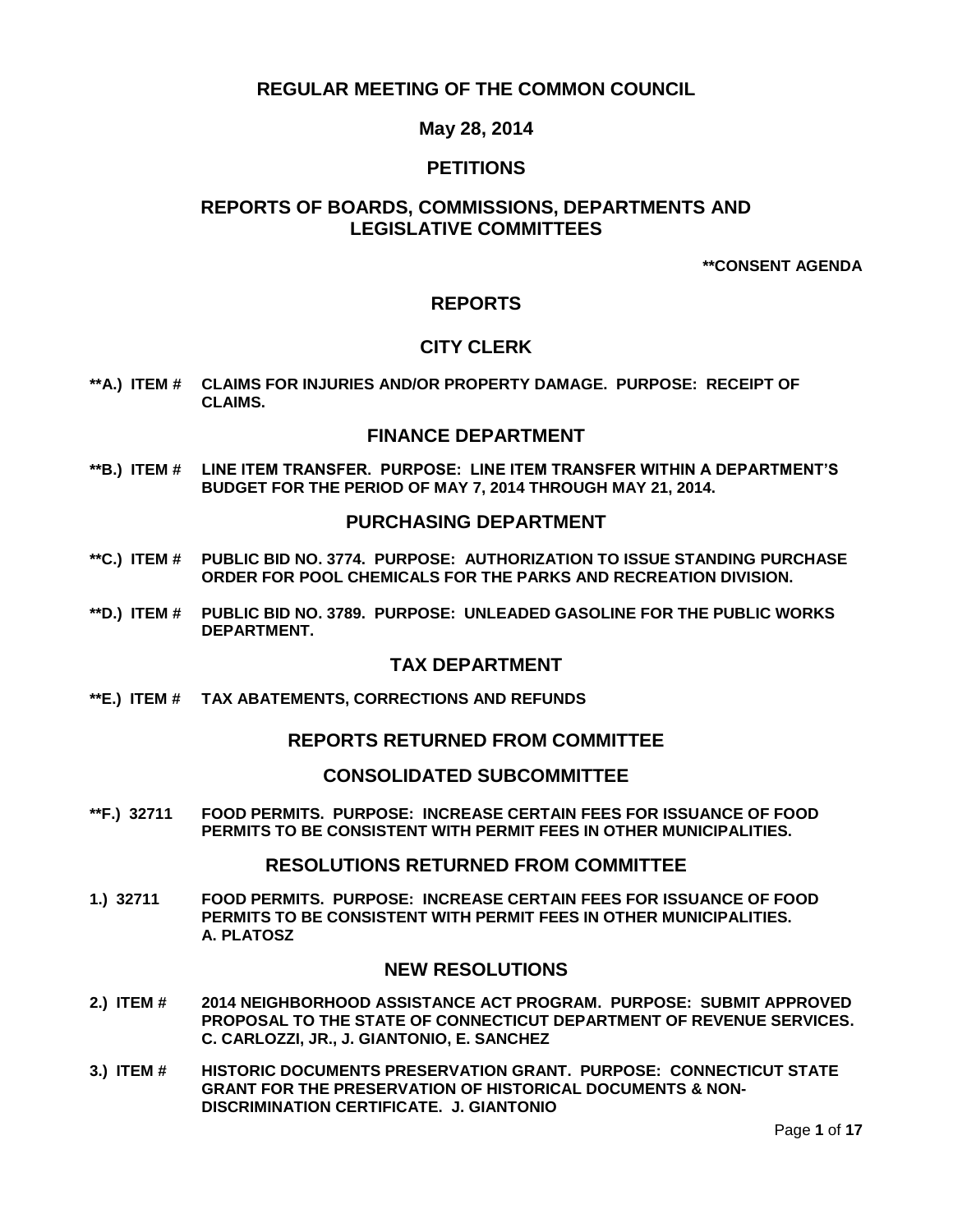- **4.) ITEM # [DOWNTOWN SPECIAL SERVICES DISTRICT. PURPOSE: ADDITIONAL LEVY OF 4.2](#page-8-0)  [MILLS FOR THE MUNICIPAL FISCAL YEAR BEGINNING JULY 1, 2014. J. GIANTONIO](#page-8-0)**
- **5.) ITEM # [TITLE V DELINQUENCY PREVENTION PROGRAM. PURPOSE: AMEND THE REVENUE](#page-8-1)  [AND EXPENDITURE ACCOUNT BUDGETS FOR THE TITLE V](#page-8-1) DELINQUENCY [PREVENTION GRANT. S. BLACK, D. DEFRONZO, J. GIANTONIO,](#page-8-1)  [E. MAGNUSZEWSKI, D. SALERNO](#page-8-1)**
- **6.) ITEM # [BUDGET TRANSFER. PURPOSE: GENERAL FUND BUDGET TRANSFER TO](#page-9-0)  [CORPORATION COUNSEL FOR OUTSIDE LEGAL SERVICES.](#page-9-0)  [M. TRUEWORTHY, A. PLATOSZ, D. SALERNO](#page-9-0)**
- **7.) ITEM # [AMEND CODE OF ORDINANCES. PURPOSE: AMEND CODE OF ORDINANCES ANTI-](#page-10-0)[BLIGHT PROGRAM SEC. 1-17 TO BE IN COMPLIANCE WITH CITY OF NEW BRITAIN](#page-10-0)  [POLICE AND STATE LAW. J. GIANTONIO, D. NAPLES, W. PABON, D. SALERNO,](#page-10-0)  [L. SALVIO](#page-10-0)**
- **8.) ITEM # [AMEND CODE OF ORDINANCES. PURPOSE: AMEND CODE OF ORDINANCES ANTI-](#page-12-0)[BLIGHT PROGRAM SEC. 7-42; 7-43; 7-44 AND 7-45 TO](#page-12-0) BE IN COMPLIANCE WITH CITY [OF NEW BRITAIN POLICE AND STATE LAW. J. GIANTONIO, D. NAPLES, W. PABON,](#page-12-0)  [D. SALERNO, L. SALVIO](#page-12-0)**

# **UNFINISHED BUSINESS**

- 32554 RESOLUTION RE: APPROVAL OF AGREEMENT BETWEEN THE CITY OF NEW BRITAIN AND LOCAL 1186. TABLED 11/13/2013
- 32697 REPORT OF PURCHASING DEPT. RE: ON CALL ENGINEERING SERVICES LANDFILL AND RECYCLING CENTER COMPLIANCE MONITORING – PUBLIC WORKS DEPT. TABLED 04/23/2014
- 32719 REPORT OF PURCHASING DEPT. RE: HEATING AND AIR CONDITIONING MAINTENANCE AND REPAIRS AT THE SENIOR CENTER. TABLED 05/14/2014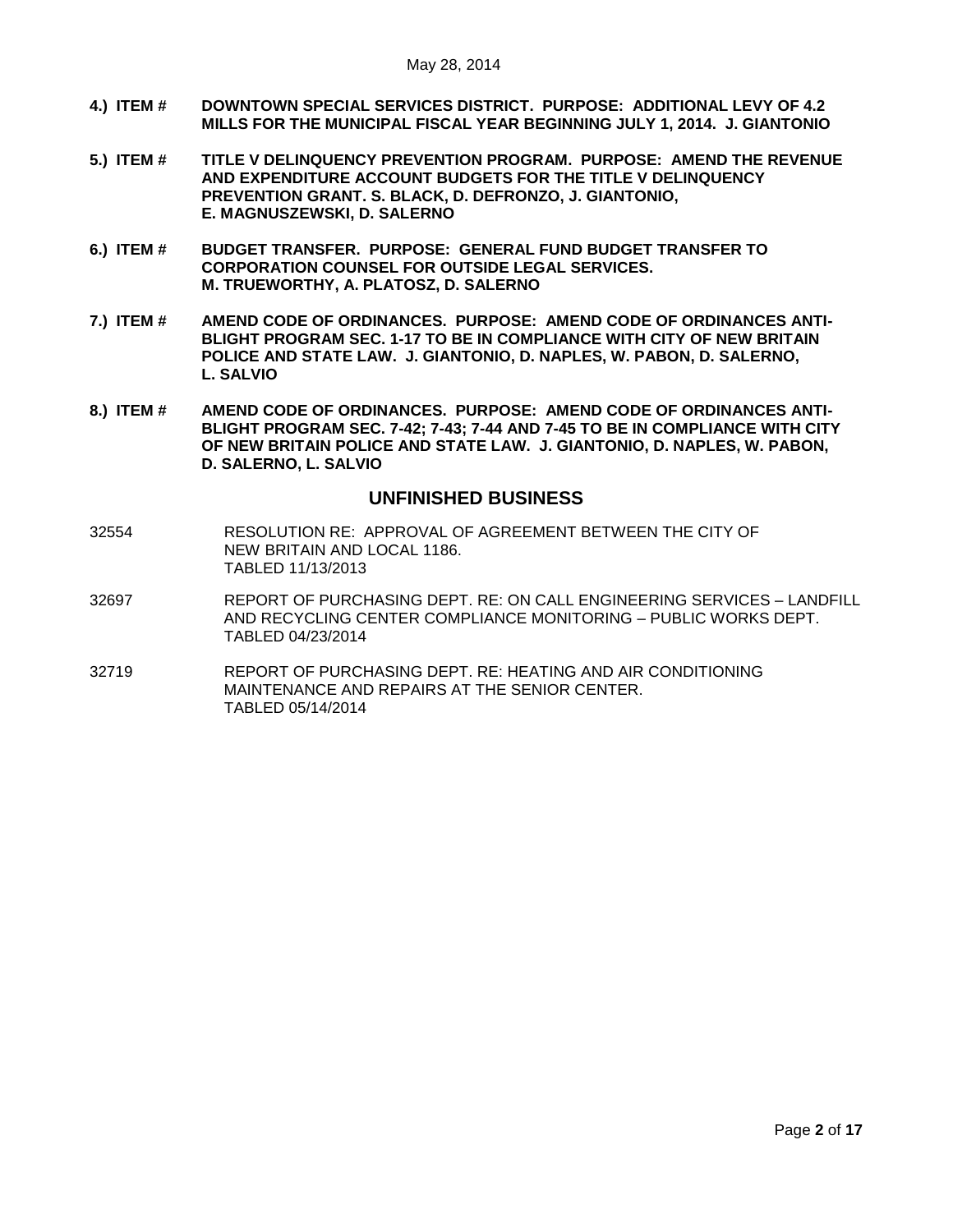# **REGULAR MEETING OF THE COMMON COUNCIL**

# **May 28, 2014**

# **PETITIONS**

# **REPORTS OF BOARDS, COMMISSIONS, DEPARTMENTS AND LEGISLATIVE COMMITTEES**

**\*\*CONSENT AGENDA**

# **REPORTS**

# **CITY CLERK**

## <span id="page-2-0"></span>**\*\*A.) ITEM # CLAIMS FOR INJURIES AND/OR PROPERTY DAMAGE. PURPOSE: RECEIPT OF CLAIMS.**

REPORT OF: CITY CLERK

To Her Honor, the Mayor, and the Common Council of the City of New Britain: the undersigned beg leave to report the following:

ITEM #:

RE: CLAIMS FOR INJURIES AND/OR PROPERTY DAMAGE

CLAIMANTS NAME

Sarisley, Adelaida Turner, Sherlinda

> Mark H. Bernacki City Clerk

## **FINANCE DEPARTMENT**

## <span id="page-2-1"></span>**\*\*B.) ITEM # LINE ITEM TRANSFER. PURPOSE: LINE ITEM TRANSFER WITHIN A DEPARTMENT'S BUDGET FOR THE PERIOD OF MAY 7, 2014 THROUGH MAY 21, 2014.**

REPORT OF: Finance Department

To Her Honor, the Mayor, and the Common Council of the City of New Britain: the undersigned beg leave to report the following:

ITEM #:

RE: Line Item Transfers within a department's budget for the period May 7, 2014 through May 21, 2014 (This report for information purposes only)

In accordance with the city of New Britain ordinance of Article VII – Finance, Section 2-494(3), the following departments have transferred monies from one line item to another within their departmental budget (total department budget has not changed). Each transfer will be continuously numbered from month to month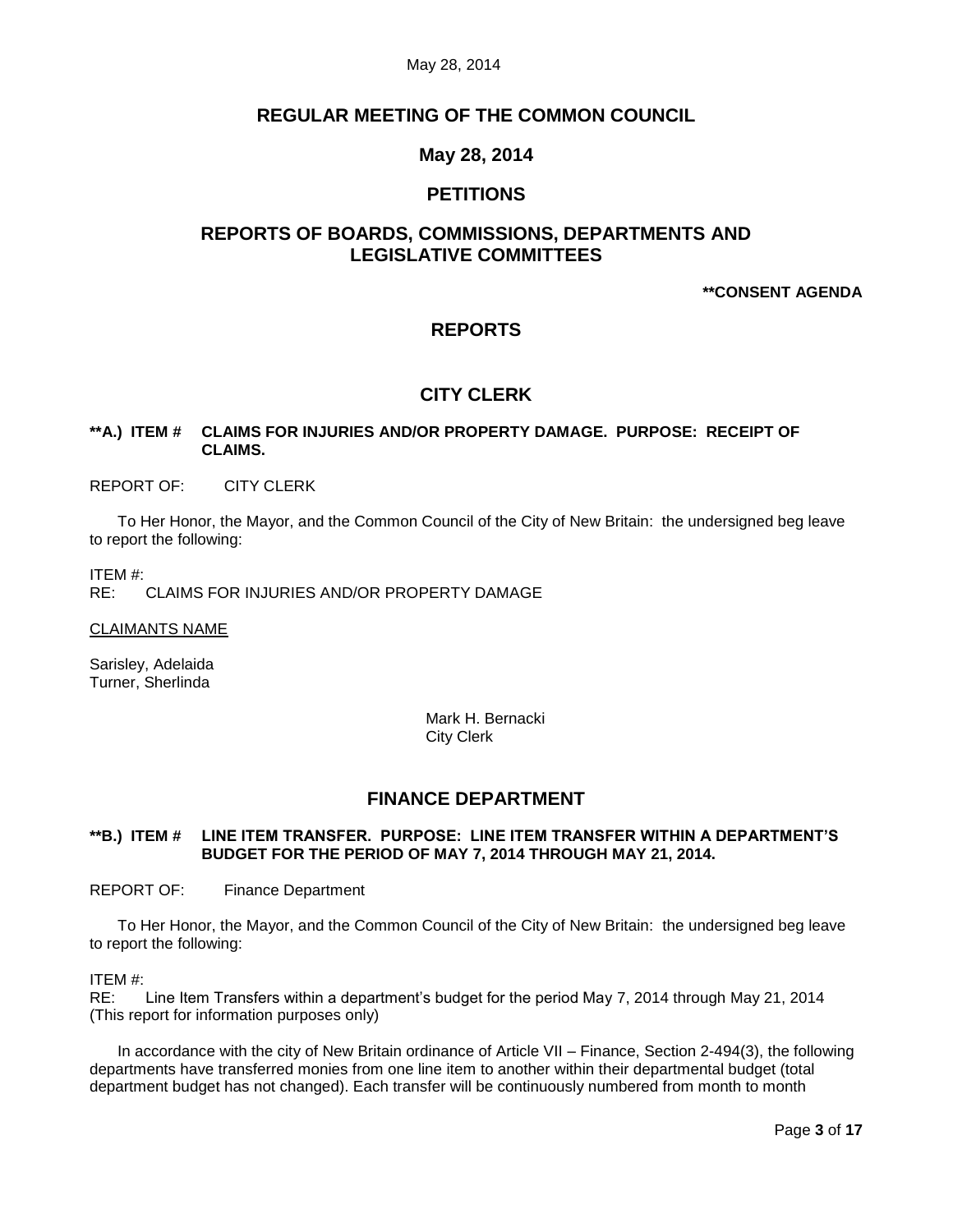throughout the fiscal year. This report represents the transfers executed by the mayor in accordance with the aforementioned ordinance for the period ending May 21, 2014.

| 11. | Department:                                                                           | Voters - Republican |            |                         |  |  |
|-----|---------------------------------------------------------------------------------------|---------------------|------------|-------------------------|--|--|
|     | From:                                                                                 | 001104002-5331      | \$1,600.00 | (Professional Services) |  |  |
|     | To:                                                                                   | 001104002-5124      | \$1,100.00 | (Part Time Salaries)    |  |  |
|     |                                                                                       | 001104002-5540      | \$250.00   | (Advertising)           |  |  |
|     |                                                                                       | 001104002-5810      | \$250.00   | (Dues/Fees/Memberships) |  |  |
|     | Amount:                                                                               | \$1,600.00          |            |                         |  |  |
|     | Brief Description: Funds needed for Part Time Salaries, Advertising and Spring Annual |                     |            |                         |  |  |
|     | <b>ROVAC Convention</b>                                                               |                     |            |                         |  |  |
|     |                                                                                       |                     |            |                         |  |  |

Rebecca Salerni Deputy Finance Director

# **PURCHASING DEPARTMENT**

## <span id="page-3-0"></span>**\*\*C.) ITEM # PUBLIC BID NO. 3774. PURPOSE: AUTHORIZATION TO ISSUE STANDING PURCHASE ORDER FOR POOL CHEMICALS FOR THE PARKS AND RECREATION DIVISION.**

REPORT OF: Finance Dept., Purchasing Division

To Her Honor, the Mayor, and the Common Council of the City of New Britain: the undersigned beg leave to report the following:

ITEM #:

RE: Public Bid No. 3774 Pool Chemicals DATE: May 28, 2014

Public Bid No. 3774 was solicited and received in accordance with the Purchasing Ordinances of the City of New Britain for required purchases of Pool Chemicals for the Public Works Department, Parks and Recreation Division. Funding is available for the purchase of the Pool Chemicals in the Public Works Department, Parks and Recreation Division's Account Number 001419004-5659, General Fund, Park Maintenance Operating Materials and Supplies.

Invitations to bid were solicited and the bid was duly advertised in the New Britain Herald Newspaper, the City and State of Connecticut's Department of Administration Services websites and mailed to twenty-two (22) Pool Chemical Companies. The Purchasing Agent did not receive any letters from the Pool Chemical Companies on the mailing list who indicated that they could not respond to the bid request. The responses were received as per the attached.

The bids were reviewed for conformance to specifications by Public Works Department, Parks and Recreation Division's Administration and the Purchasing Agent. Therefore, the Deputy Director of the Public Works Department is recommending that the bid for the Pool Chemicals be awarded to the following companies who submitted the lowest responsible bid for the Pool Chemicals, H. Krevit & Company of New Haven, CT. for the Sodium Hypochlorite in bulk delivery and Calcium Chloride in 50lb bags and Leslie's Poolmart, Inc. of Phoenix, AZ for Sodium Bicarbonate in 50lb bags and Calcium Hypochlorite in 50lb drums.

RESOLVED: That the Purchasing Agent is hereby authorized to issue standing purchase orders to H. Krevit & Company of New Haven, CT. for the bulk delivery of Sodium Hypochlorite at \$2.68 per gallon and Calcium Chloride at \$18.40 per 50lb bag and Leslie's Poolmart, Inc. of Phoenix, AZ. for Sodium Bicarbonate at \$15.95 per 50lb bag and Calcium Hypochlorite at \$79.95 per 50lb drum on an as-needed basis from June 16, 2014 to September 30, 2014 for the Parks and Recreation Division per the terms and specifications of Public Bid No 3774.

> Jack Pieper Purchasing Agent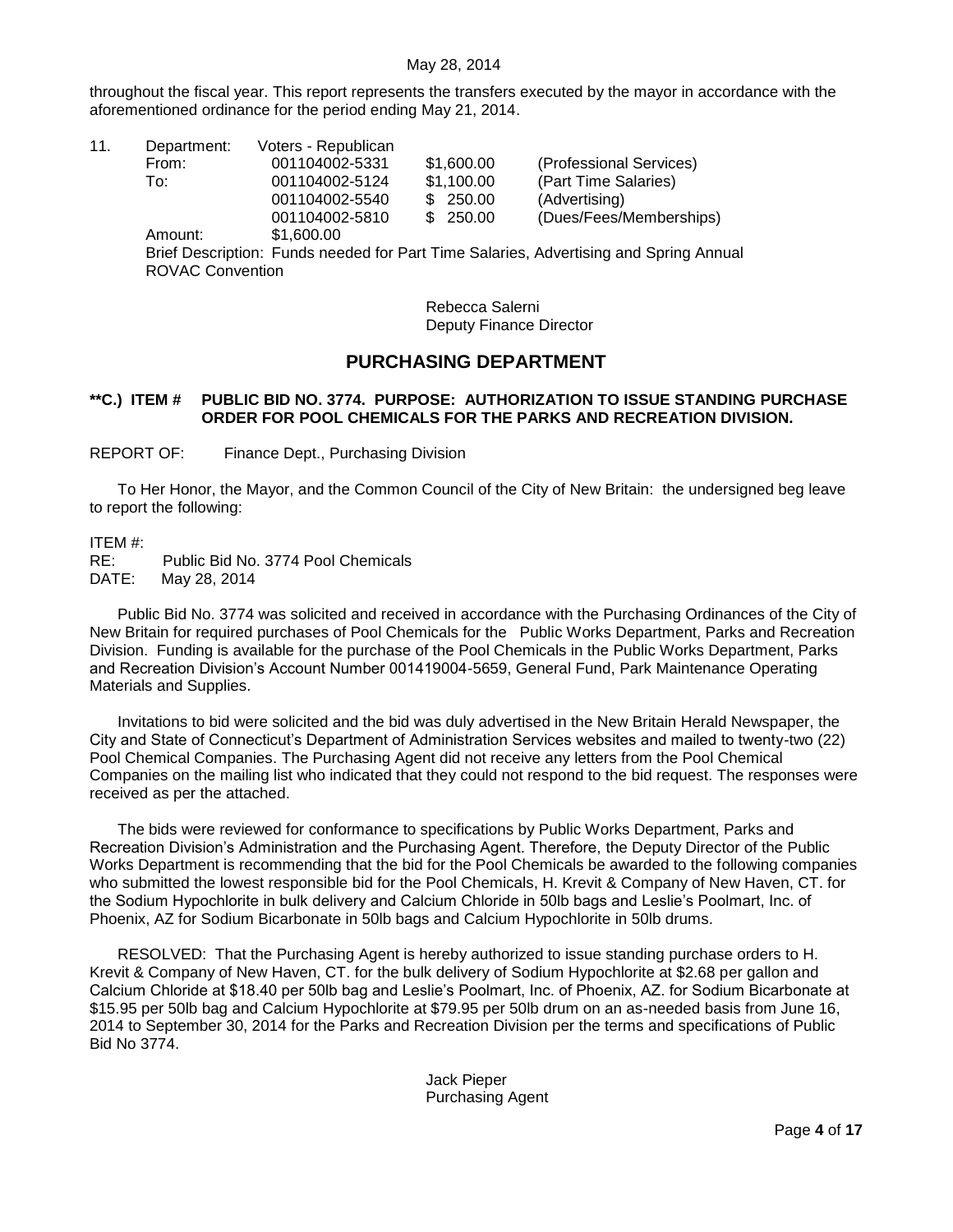### <span id="page-4-0"></span>**\*\*D.) ITEM # PUBLIC BID NO. 3789. PURPOSE: UNLEADED GASOLINE FOR THE PUBLIC WORKS DEPARTMENT.**

### REPORT OF: Finance Dept., Purchasing Division

To Her Honor, the Mayor, and the Common Council of the City of New Britain: the undersigned beg leave to report the following:

#### ITEM #:

RE: Public Bid No. 3789, Unleaded Gasoline for the Public Works Department. (Informational Report) DATE: May 28, 2014

Public Bid No. 3789 was solicited and received in accordance with the Purchasing Ordinances of the City of New Britain for Unleaded Gasoline for the Public Works Department. Funding is available for this purchase within the Public Works Department's Account Number 001315006-5624, General Fund, Gasoline/Oil/Grease.

Invitations to bid were solicited and the bid was duly advertised in the New Britain Herald Newspaper, the City and State of Connecticut's Department of Administration Services websites and mailed to nineteen (19) Unleaded Gasoline Supplier Companies. The Purchasing Agent did not receive any letters from the Unleaded Gasoline Supplier Companies on the mailing list who indicated they could not provide a response to the bid request. Responses were received as per attached.

The bids were reviewed for conformance to specifications by the Public Works Administration and the Purchasing Agent. Therefore the Director of Public Works is recommending that the Bid for 87 Octane Unleaded Gasoline, at a fixed cost, be awarded to Dime Oil Company, LLC. of Waterbury, CT. who submitted the lowest price per gallon. Because of the volatility of the energy market, per Resolution 31880, the Purchasing Agent was able to lock in the price and awarded the bid to Dime Oil Company, LLC. of Waterbury, CT. at a fixed price of \$2.8011 per gallon plus taxes for the 87 Octane Unleaded Gasoline from May 15, 2014 to May 14, 2015. This price is \$.1441 per gallon cheaper then what the City was paying for the 87 Octane Unleaded Gasoline the last time it was put out to bid.

> Jack Pieper Purchasing Agent

# **TAX DEPARTMENT**

## <span id="page-4-1"></span>**\*\*E.) ITEM # TAX ABATEMENTS, CORRECTIONS AND REFUNDS**

REPORT OF: Tax Collector

To Her Honor, the Mayor, and the Common Council of the City of New Britain: the undersigned beg leave to report the following:

ITEM #:

RE: Tax Abatements, Corrections and Refunds

The Collector of Taxes has referred a list of tax abatements, corrections and refunds. Acceptance and adoption is respectfully recommended.

> Cheryl S. Blogoslawski Tax Collector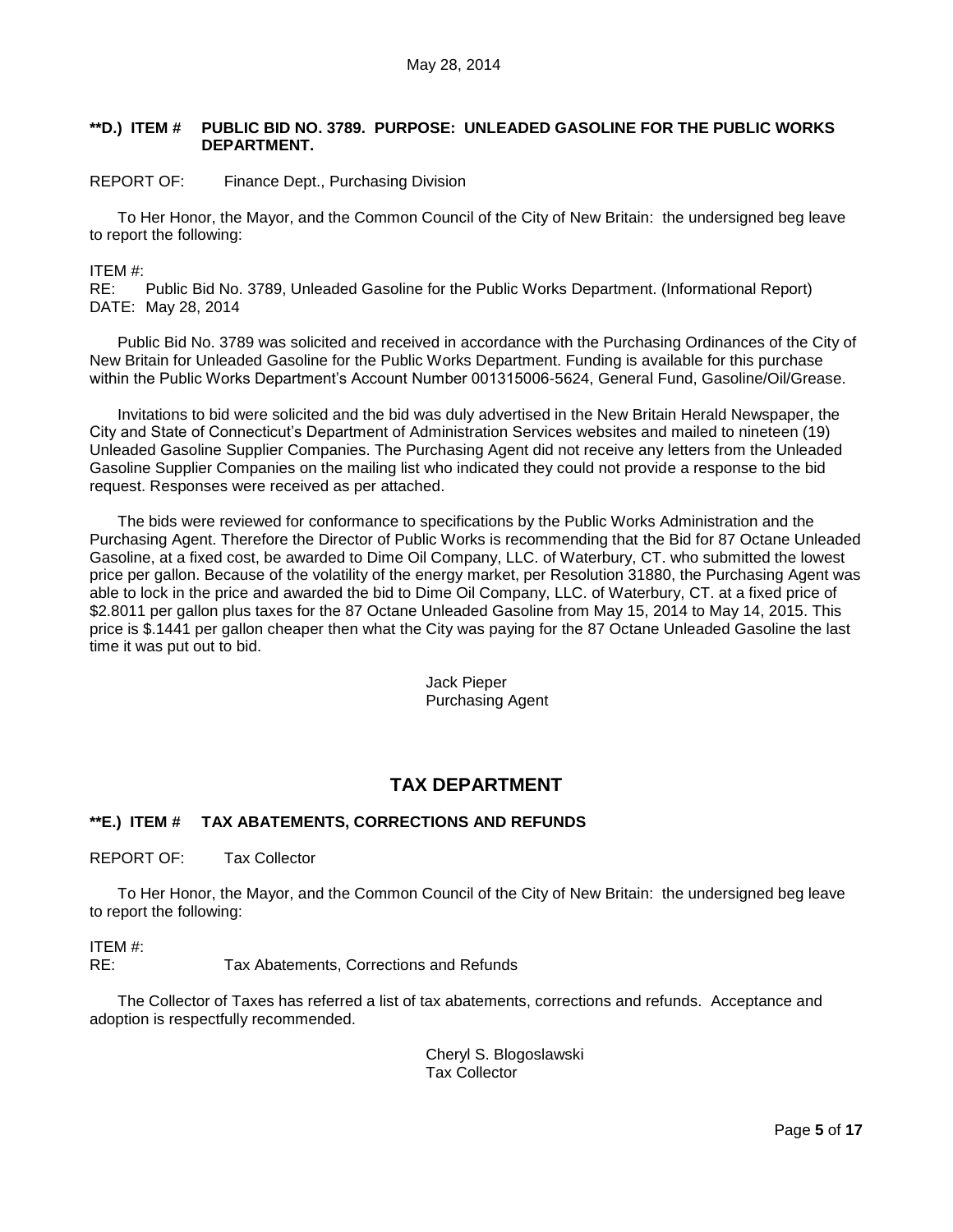# **REPORTS RETURNED FROM COMMITTEE**

# **CONSOLIDATED SUBCOMMITTEE**

## <span id="page-5-0"></span>**\*\*F.) 32711 FOOD PERMITS. PURPOSE: INCREASE CERTAIN FEES FOR ISSUANCE OF FOOD PERMITS TO BE CONSISTENT WITH PERMIT FEES IN OTHER MUNICIPALITIES.**

### REPORT OF: CONSOLIDATED SUBCOMMITTEE

To Her Honor, the Mayor, and the Common Council of the City of New Britain: the undersigned beg leave to report the following:

ITEM #: 32711

RE: Amend Code of Ordinances, Section 10-37, to increase certain fees for the issuance of food permits.

The Consolidated Subcommittee held a regular meeting and public hearing on Thursday, May 15, 2014, at 7:00 PM in the Council Chambers, to which was referred the matter of item 32711, Amend Code of Ordinances, Section 10-37, to increase certain fees for the issuance of food permits. The Consolidated Subcommittee voted to accept and refer back to the Common Council with a favorable recommendation.

> Alderman Emmanuel Sanchez **Chair**

# **RESOLUTIONS RETURNED FROM COMMITTEE**

## <span id="page-5-1"></span>**1.) 32711 FOOD PERMITS. PURPOSE: INCREASE CERTAIN FEES FOR ISSUANCE OF FOOD PERMITS TO BE CONSISTENT WITH PERMIT FEES IN OTHER MUNICIPALITIES. A. PLATOSZ**

Item #32711 RE:

To Her Honor, the Mayor, and the Common Council of the City of New Britain: the undersigned beg leave to recommend the adoption of the following:

Resolution Summary: INTENT AND PURPOSE: To increase certain fees for the issuance of food permits to be consistent with permit fees in other municipalities.

BE IT ORDAINED BY THE COMMON COUNCIL OF THE CITY OF NEW BRITAIN that SECTION 10-37 of Chapter 10 of the Code of Ordinances, City of New Britain, be amended as follows: (inserted text appears in underline; deleted text appears in strikethrough; new sections begin with the word [new].

Sec. 10-37. Classifications of food establishments; fees for issuance of licenses; duration; inspection intervals; reinspection fees; late charge.

(a) All licenses to conduct, operate or maintain any food establishment shall be issued for a period of one (1) year beginning July 1 and ending June 30 of the following year, except that any license issued after July 1 of any year shall expire as of the June 30 following the date of issuance of such license.

(b) Food establishments shall be classified as follows:

(1) Class I establishment -- Food service establishment with commercially prepackaged food and/or hot or cold beverages only. No preparation, cooking or hot holding of potentially hazardous foods is included, except that commercially packaged precooked foods may be heated and served in the original package within four (4) hours; e.g., cold commercially packaged sandwiches and sandwich meat and cheeses, pastries, confectioneries, snacks, popcorn, pretzels, donuts, coffee, tea, soft drinks, etc.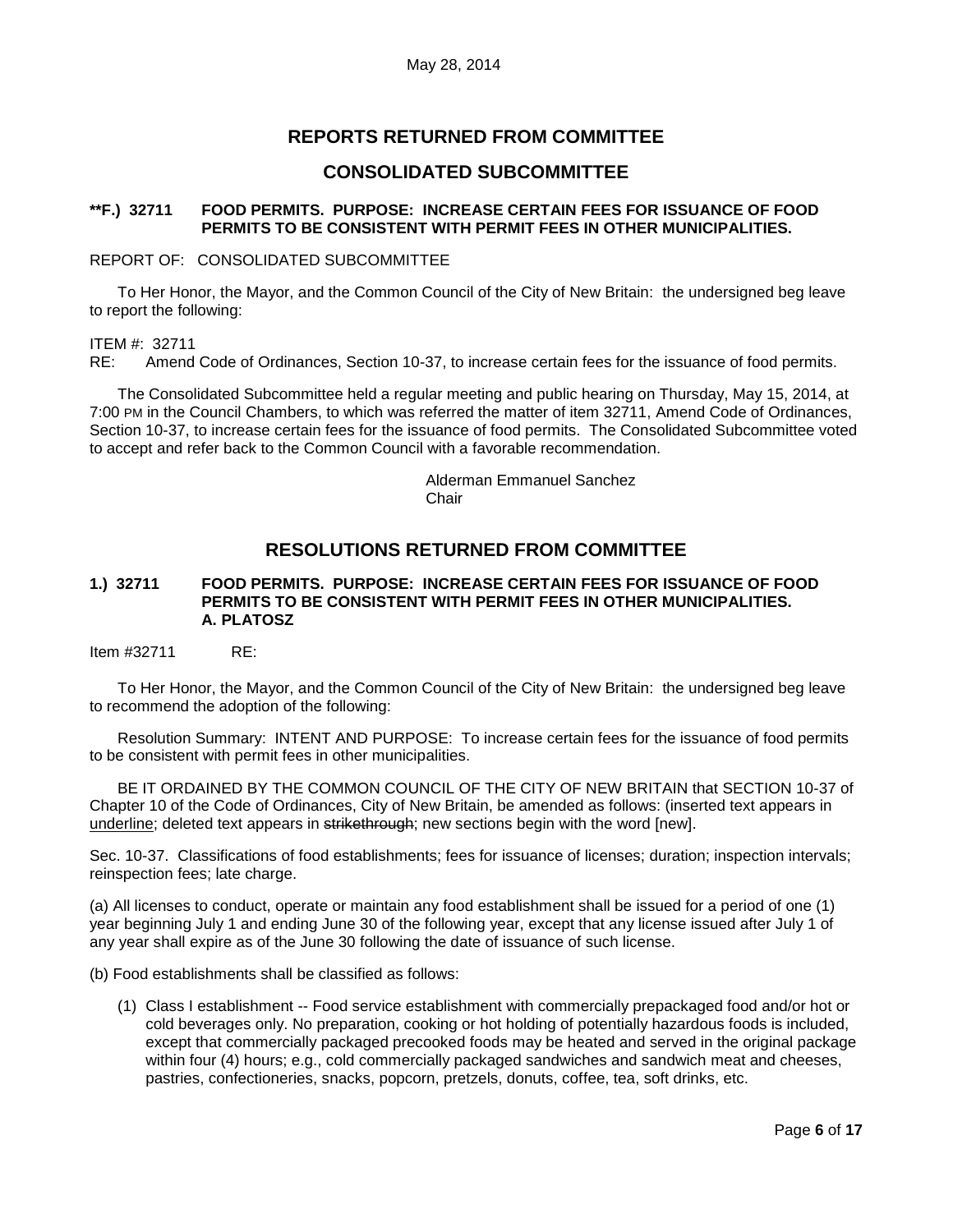- (2) Class II establishment -- Food service establishment using cold or ready to eat commercially processed food requiring no further heat treatment and/or hot or cold beverages. No cooking, heating or hot holding of potentially hazardous foods is included, except that commercially packaged precooked foods may be heated and served in the original package within four (4) hours, and commercially precooked hot dogs, kielbasa and soup may be heated if transferred directly out of the original package and served within four (4) hours; e.g., cold deli sandwiches, salads, commercially prepared, processed and packaged sandwiches, hot dogs, kielbasa, soups, coffee, tea, soft drinks, etc.
- (3) Class III establishment -- Food service establishment having on the premises exposed potentially hazardous foods that are prepared by hot processes and consumed by the public within four (4) hours of preparation; e.g., hot meat sandwiches, pizza, soups, seafood, etc.
- (4) Class IV establishment -- Food service establishment having on the premises exposed potentially hazardous foods that are prepared by hot processes and held for more than four (4) hours prior to consumption by the public; e.g., meats, poultry, eggs, seafood, dairy, etc.

### (c) Food establishments shall be inspected at the following intervals:

- (1) Class I establishment -- 360 days;
- (2) Class II establishment -- 180 days;
- (3) Class III establishment -- 120 days;
- (4) Class IV establishment -- 90 days;
- (5) Temporary food service establishment -- At intervals based on the applicable class of the establishment.

(d) Every applicant for a license to conduct, operate or maintain a food establishment shall pay a fee or fees for such establishment in accordance with the following schedule:

- (1) Class I establishment:
- a. Fixed establishment -- \$85.00 \$110.00 per year, or part thereof.
- b. Mobile establishment -- \$50.00 per year, or part thereof.
- (2) Class II establishment:
- a. Fixed establishment -- \$115.00 \$145.00 per year, or part thereof.
- b. Mobile establishment -- \$85.00 per year, or part thereof.
- (3) Class III establishment:
- a. Fixed establishment -- \$145.00 \$180.00 per year, or part thereof, plus \$2.00 per seat for each seat in excess of 35.
- b. Mobile establishment -- \$115.00 per year, or part thereof.
- (4) Class IV establishment -- \$170.00 \$215.00 per year, or part thereof, plus \$2.00 per seat for each seat in excess of 35.
- (5) Temporary food service establishment -- \$20.00 per day up to a maximum of \$100.00 per year.

(e) Late charge for food establishment licensing fee. There shall be a thirty dollar (\$30.00) late charge for any food establishment licensing fee not received by June 30. In addition, there shall be an additional thirty dollars (\$30.00) charge for each additional thirty-day period that the fee remains delinquent.

(f) Reinspection fee. In the event that a food establishment shall require a reinspection as a result of having failed to attain a passing grade on the initial inspection (4 pt. item(s) not corrected or previous grade below 80), such food establishment shall be required to pay a reinspection fee of one hundred dollars (\$100.00) for each required reinspection.

(g) All new or extensively remodeled food establishments must undergo a plan review before beginning operation. A fee of one hundred twenty-five dollars (\$125.00) is to be paid for each plan review.

(Code 1970, § 11-3; Ord. of 9-95; Ord. No. 27823, 4-28-04; Res. No. 28693-2, 8-18-05; Res. No. 30847-2,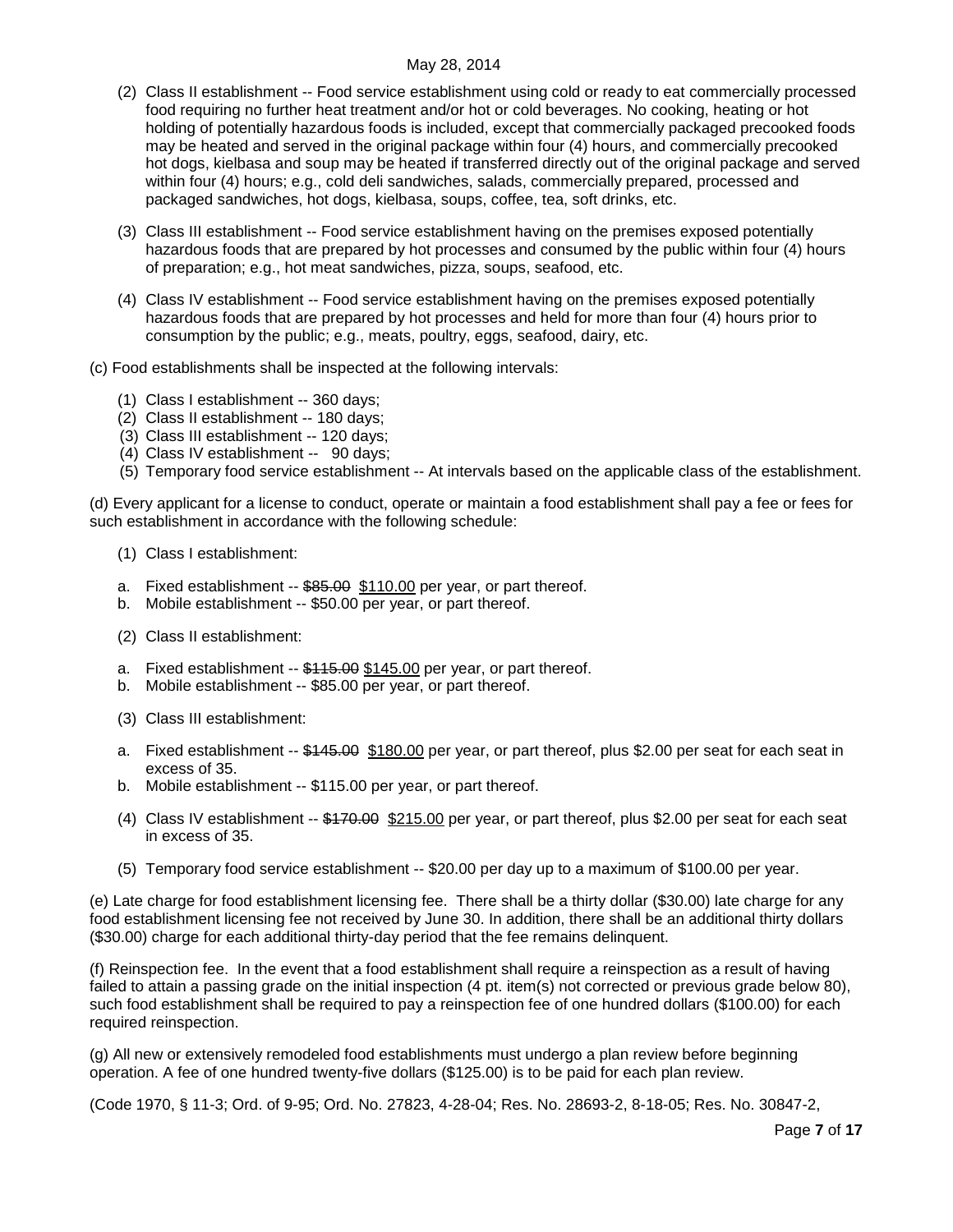1-27-10)

## Alderman Adam Platosz **NEW RESOLUTIONS**

## <span id="page-7-0"></span>**2.) ITEM # 2014 NEIGHBORHOOD ASSISTANCE ACT PROGRAM. PURPOSE: SUBMIT APPROVED PROPOSAL TO THE STATE OF CONNECTICUT DEPARTMENT OF REVENUE SERVICES. C. CARLOZZI, JR., J. GIANTONIO, E. SANCHEZ**

Item # RE: 2014 NEIGHBORHOOD ASSISTANCE ACT PROGRAM

To Her Honor, the Mayor, and the Common Council of the City of New Britain: the undersigned beg leave to recommend the adoption of the following:

WHEREAS, under authorization of Chapter 228a of the Connecticut Statutes, the Neighborhood Assistance Act provides tax credits for business firms that contribute financially to community programs that have received both municipal and State of Connecticut Department of Revenue Services approval, and

WHEREAS, any municipality wanting to obtain benefits under the provisions of this Act must hold a Public Hearing and submit to the State of Connecticut Department of Revenue Services a list of community programs, approved by the local legislative body, which are eligible for investment by business firms, and

WHEREAS, a Public Hearing of the Common Council of the City of New Britain was held on April 30, 2014, on the subject of the Neighborhood Assistance Act Program;

NOW, THEREFORE, BE IT RESOLVED, that the Common Council of the City of New Britain hereby approves the Neighborhood Assistance Act Program 2014 Proposal List, and

BE IT FURTHER RESOLVED, that the Common Council authorizes the Mayor to submit the approved program proposals to the State of Connecticut Department of Revenue Services and to administer the Neighborhood Assistance Act Program in accordance with the statutory requirements.

> Alderman Carlo Carlozzi, Jr. Alderman Jamie Giantonio Alderman Emmanuel Sanchez

<span id="page-7-1"></span>**3.) ITEM # HISTORIC DOCUMENTS PRESERVATION GRANT. PURPOSE: CONNECTICUT STATE GRANT FOR THE PRESERVATION OF HISTORICAL DOCUMENTS & NON-DISCRIMINATION CERTIFICATE. J. GIANTONIO**

Item # RE: CONNECTICUT STATE GRANT FOR THE PRESERVATION OF HISTORICAL DOCUMENTS & NON-DISCRIMINATION CERTIFICATE

To Her Honor, the Mayor, and the Common Council of the City of New Britain: the undersigned beg leave to recommend the adoption of the following:

WHEREAS, effective July 1, 2000, the State of Connecticut passed into law Public Act 00-146, an "Act Concerning Real Estate Filings and Preservation of Historical Documents", and

WHEREAS, this legislation established a state "Historic Document Preservation" account, and

WHEREAS, Public Act 00-146 authorized this grant starting July 2001, and is available for fiscal year 2014/2015, and

WHEREAS, Town & City Clerk Mark H. Bernacki has applied for a \$7,500 grant for the period of July 1, 2014 to June 30, 2015; now, therefore be it,

RESOLVED, that Mayor Erin E. Stewart execute and deliver in name and on behalf of the City of New Britain a contract with the Connecticut State Library for a Historic Documents Preservation Grant; and,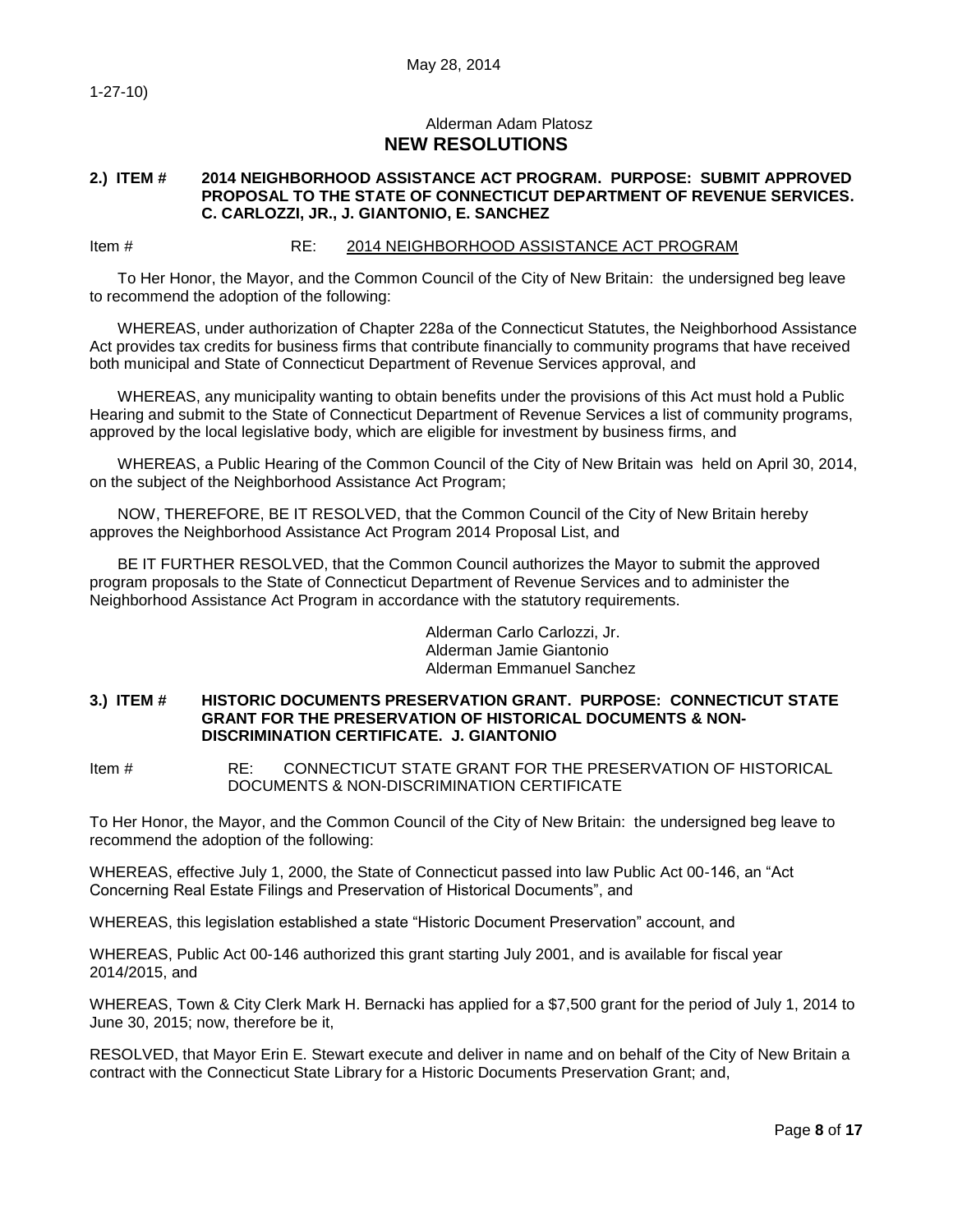RESOLVED, that the City of New Britain hereby adopts as its policy to support the non-discrimination agreements and warranties required under Connecticut Statutes Sec. 4a-60(a)(1) and Sec. 4a-60a(a)(1), as amended in State of Connecticut Public Act 07-245 and sections 9(a)(1) and 10(a)(1) of Public Act 07-142; and be it further,

RESOLVED, that a budget amendment in the amount of \$7,500 be appropriated within the city's Special Revenue Fund entitled "Historical Records Retention" established for this purpose to meet the needs of the Town Clerk's Office as follows:

INCREASE ESTIMATED REVENUE #249108101-4222 State of Connecticut Historic Preservation Grant \$7,500 INCREASE EXPENDITURE BUDGET

#249108181-5331 Professional Services \$7,500

Alderman Jamie Giantonio

### <span id="page-8-0"></span>**4.) ITEM # DOWNTOWN SPECIAL SERVICES DISTRICT. PURPOSE: ADDITIONAL LEVY OF 4.2 MILLS FOR THE MUNICIPAL FISCAL YEAR BEGINNING JULY 1, 2014. J. GIANTONIO**

Item # RE:

To Her Honor, the Mayor, and the Common Council of the City of New Britain: the undersigned beg leave to recommend the adoption of the following:

WHEREAS; the New Britain Downtown District was created in 1983 by majority vote of the property owners within the district in accordance with a resolution of the Common Council of the City of New Britain, and as amended by a resolution; and

WHEREAS; by requirement of Chapter 105a of the Connecticut General Statutes and of Chapter 20.5 of the Code of Ordinances establishing the district, the district budget as approved by a general meeting of property owners in the district is to be submitted to the City Treasurer, and a levy upon taxable interests in real property in the district is to be recommended to the Common Council; and

WHEREAS; at a general meeting of district property owners held on May 22, 2014 the attached budget was approved for submission to the City Treasurer; and

WHEREAS; the property owners approved a levy upon taxable interests of 4.2 mills for the municipal fiscal year beginning July 1, 2014, NOW, THEREFORE, BE IT

RESOLVED; that the Common Council of the City of New Britain acknowledges receipt of the budget for the New Britain Downtown District for the fiscal year beginning July 1, 2014 and ending on June 30, 2015, as approved by a majority of the property owners of this municipal special services district established within the boundaries of the City of New Britain; and BE IT FURTHER

RESOLVED; that in accordance with Section 7-339r(d) of the Connecticut General Statutes, the Common Council shall impose the recommended levy of 4.2 mills for the municipal fiscal year beginning July 1, 2014, on the taxable interest in real property in such district, as described in Chapter 20.5 of the Code of Ordinances establishing the district, and such levy shall be in addition to the regular municipal levy for the benefit of the district.

#### Alderman Jamie Giantonio

### <span id="page-8-1"></span>**5.) ITEM # TITLE V DELINQUENCY PREVENTION PROGRAM. PURPOSE: AMEND THE REVENUE AND EXPENDITURE ACCOUNT BUDGETS FOR THE TITLE V DELINQUENCY PREVENTION GRANT. S. BLACK, D. DEFRONZO, J. GIANTONIO, E. MAGNUSZEWSKI, D. SALERNO**

To Her Honor, the Mayor, and the Common Council of the City of New Britain: the undersigned beg leave to recommend the adoption of the following: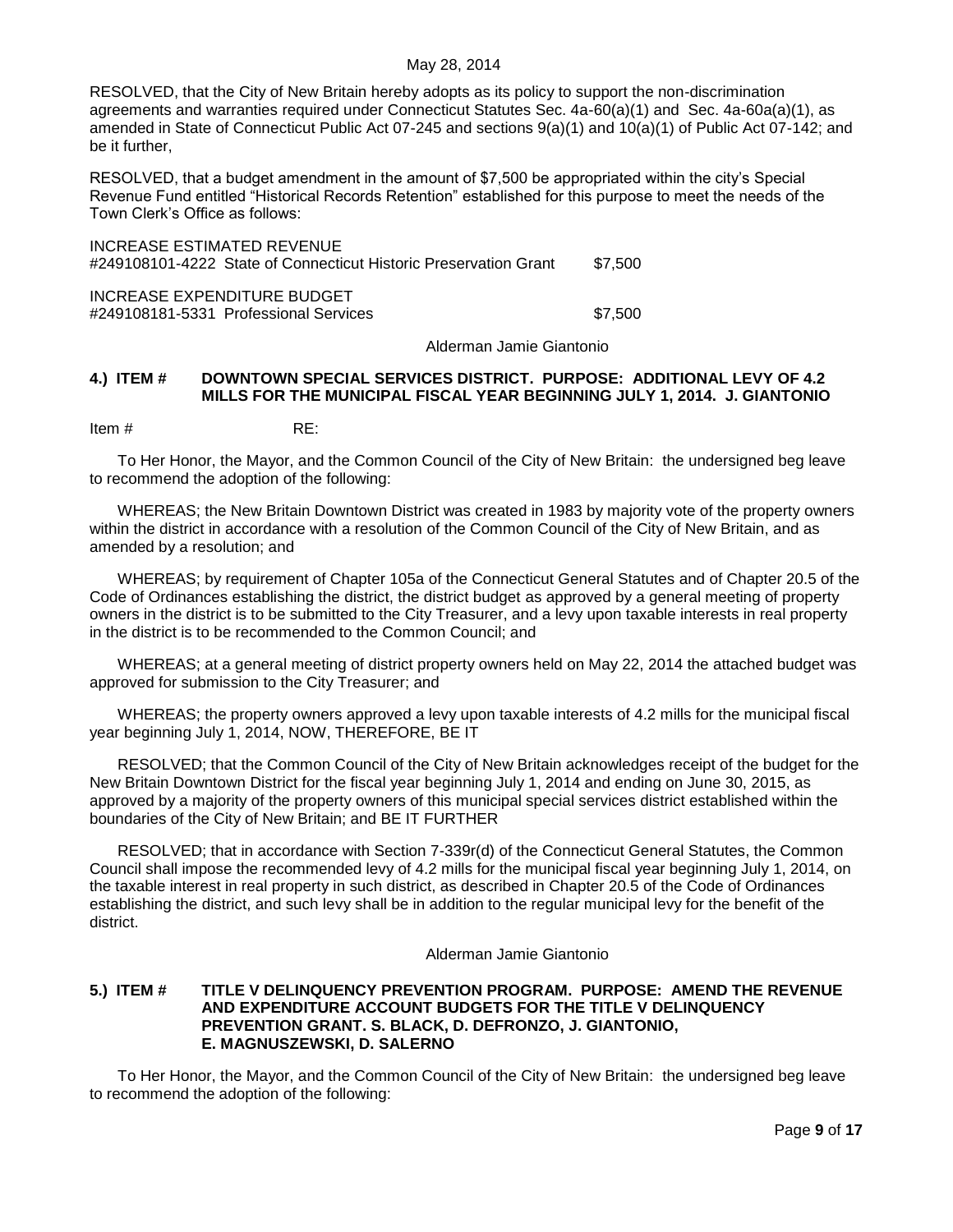Resolution Summary: PURPOSE: To amend the revenue and expenditure account budgets for the Title V Delinquency Prevention Grant. This delinquency prevention grant is a New Britain initiative to increase attendance, improve academic performance, and help improve student behavior.

WHEREAS, the City of New Britain submitted a three year Title V Delinquency Prevention Program grant to the State of Connecticut Office of Policy and Management, and

WHEREAS, in collaboration with the New Britain Parks and Recreation Department, the Opportunities Industrialization Center of New Britain, and the YWCA of New Britain, the City of New Britain will be providing middle school students and parents with positive and educational out of school time programs, and

WHEREAS, in conformance with the grant requirements, a Prevention Policy Board (PPB) has been established and includes a broad range of New Britain youth serving agency representatives, students and parents to coordinate the formulation of the City's Local Delinquency Prevention Plan, and

WHEREAS, at a previous meeting of the Common Council, resolution #31602 was approved to execute all documentation as required in the grant agreement to accept the OPM Title V Delinquency Prevention Program Grant in the amount of \$84,215 over a three year period of October 1, 2011-September 30, 2014 with a cumulative budget of \$84,215, now therefore be it

RESOLVED, that the amount of \$84,215 be appropriated in the City's special revenue fund account structure in accordance with the requirements of the grantor agency. The budgets for the following account numbers are to be amended by the Acting Finance Director.

|                |                      | Current       |          | Amended       |
|----------------|----------------------|---------------|----------|---------------|
|                |                      | <b>Budget</b> | Increase | <b>Budget</b> |
| 236420125-4222 | State of CT          | 59,215        | 25.000   | 84.215        |
|                | <b>Total Revenue</b> | 59.215        | 25,000   | 84.215        |

| 236420125-5124 | <b>Part-Time Salaries</b> | 26,700 | 3,298  | 29,998 |
|----------------|---------------------------|--------|--------|--------|
| 236420125-5231 | Medicare                  | 388    | 48     | 436    |
| 236420125-5440 | Rentals/Subcontractors    | 28.280 | 20,000 | 48,280 |
| 236420125-5659 | Supplies                  | 3,847  | 1,654  | 5,501  |
|                | <b>Total Expenditures</b> | 59,215 | 25,000 | 84.215 |

Alderwoman Shirley Black Alderman David DeFronzo Alderman Jamie Giantonio Alderwoman Eva Magnuszewski Alderman Daniel Salerno

### <span id="page-9-0"></span>**6.) ITEM # BUDGET TRANSFER. PURPOSE: GENERAL FUND BUDGET TRANSFER TO CORPORATION COUNSEL FOR OUTSIDE LEGAL SERVICES. M. TRUEWORTHY, A. PLATOSZ, D. SALERNO**

## Item # RE: Corporation Counsel Budget Transfer

To Her Honor, the Mayor, and the Common Council of the City of New Britain: the undersigned beg leave to recommend the adoption of the following:

Overview: The purpose of this resolution is to transfer the budget in the Corporation Counsel division to cover the costs associated with outside services required as the result of a vacancy in the position of Legal Administrative Aide. This resolution is to transfer money within the FY 14 Corporation Counsel General Fund budget to cover the costs anticipated for the full fiscal year.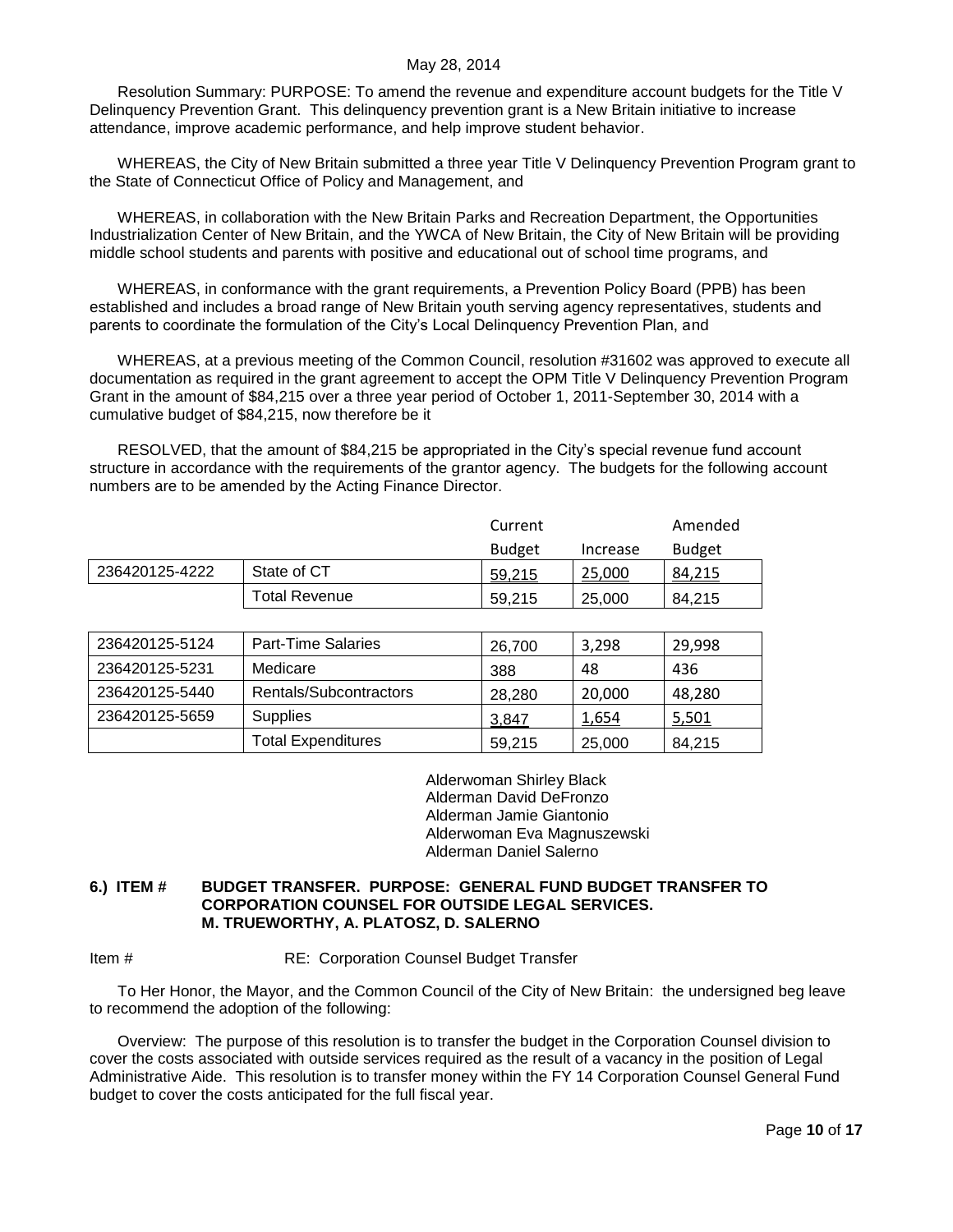Whereas, the Office of Corporation Counsel is responsible for conducting all civil cases, bringing civil actions brought for and against the City, and serving as legal advisors of all commissioners, boards, committees, executive officers and the Common Council. This office is in need of reallocating budgeted monies to cover the costs associated with outside services required as a result of a vacancy in the position of Legal Administrative Aide, and

Whereas, there are monies available in the full time salaries and legal services expenditure accounts, Therefore, Be it Resolved, that the FY 2013-2014 General Fund Budget be transferred for this purpose as follows:

|                |                               | Current       | Increase    | Amended       |
|----------------|-------------------------------|---------------|-------------|---------------|
|                |                               | <b>Budget</b> | /(Decrease) | <b>Budget</b> |
| 001109001-5121 | <b>Full-Time Salaries</b>     | 573,585       | (100,000)   | 473,585       |
| 001109001-5123 | Longevity                     | 2,600         | 0           | 2,600         |
| 001109001-5124 | <b>Part-Time Salaries</b>     | 0             | 63,760      | 63,760        |
| 001109001-5331 | <b>Professional Services</b>  | 11,000        | 40,000      | 51,000        |
| 001109001-5332 | <b>Legal Services</b>         | 150,000       | (9, 140)    | 140,860       |
| 001109001-5412 | Telecommunications            | 70            | 80          | 150           |
| 001109001-5436 | Equipment Main't & Repairs    | 1,500         | 0           | 1,500         |
| 001109001-5525 | <b>Foreclosed Properties</b>  | 15,000        | 0           | 15,000        |
| 001109001-5610 | Postage, Copies, & Scans      | 1,100         | 2,000       | 3,100         |
| 001109001-5611 | <b>Office Supplies</b>        | 2,000         | 2,500       | 4,500         |
| 001109001-5645 | <b>Technical Publications</b> | 9,500         | 0           | 9,500         |
| 001109001-5810 | Dues/Fees/Memberships         | 400           | 800         | 1,200         |
|                | <b>Total Expenditures</b>     | 766,755       | 0           | 766,755       |

### Alderman Michael Trueworthy Alderman Adam Platosz Alderman Daniel Salerno

## <span id="page-10-0"></span>**7.) ITEM # AMEND CODE OF ORDINANCES. PURPOSE: AMEND CODE OF ORDINANCES ANTI-BLIGHT PROGRAM SEC. 1-17 TO BE IN COMPLIANCE WITH CITY OF NEW BRITAIN POLICE AND STATE LAW. J. GIANTONIO, D. NAPLES, W. PABON, D. SALERNO, L. SALVIO**

Item # RE:

To Her Honor, the Mayor, and the Common Council of the City of New Britain: the undersigned beg leave to recommend the adoption of the following:

### Resolution Summary: PURPOSE.

BE IT ORDAINED BY THE COMMON COUNCIL OF THE CITY OF NEW BRITAIN that Article III of the Code of Ordinances, City of New Britain, be amended by amending Article III Anti-blight Program Sec. 1-17 to be in compliance with City of New Britain Policy and State Law (inserted text appears in underline; deleted text appears in strikethrough; new sections begin with the word [new]):

Sec. 1-17. Procedure for enforcement of municipal ordinances.

(a) *Appointment of hearing officers.* In accordance with section 7-152c of the General Statutes the following procedure is established for the enforcement of citations for violation of the ordinances of the City of New Britain. This section shall not apply to existing sections of the Code of Ordinances which already have an appeal or hearing procedure contained therein. The mayor as the chief executive officer of the city is hereby authorized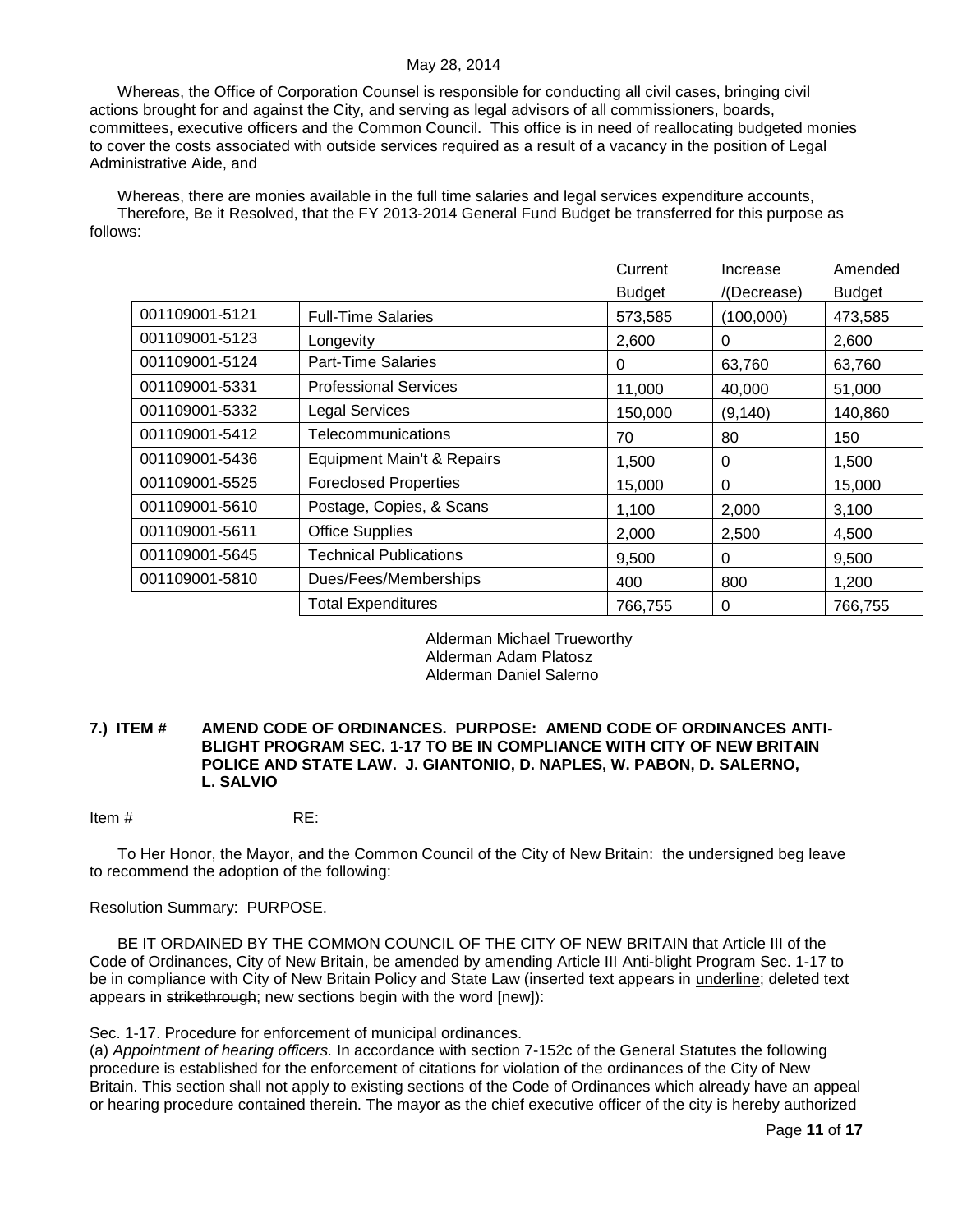to appoint a committee of no less than three (3) hearing officers to conduct hearings as authorized by this article. No such hearing officer shall be a police officer, or employees or persons who issue citations. No such hearing officer or person working under the direction of such hearing officer may otherwise directly or indirectly engage in the private business of collecting the fines, assessments or judgments imposed hereunder. All such citation hearing officers shall serve for a term of two (2) years.

(b) *Notice to persons issued citations.* Within twelve (12) months from the expiration of the final period for the uncontested payment of fines, penalties, costs or fees for any citation issued under any ordinance adopted pursuant to section 7-148 of the General Statutes, the finance director shall send notice to inform the person cited by first class mail at his address according to the registration records of the State of Connecticut Department of Motor Vehicles- City of New Britain, Land Records and or Tax Records. Such notice shall inform the person cited:

(1) Of the allegation against him and the amount of the fines, penalties, and costs of fees due;

(2) That he/she may contest his/her liability before a citation hearing officer by delivering in person or by mail written notice within ten (10) days of the date thereof;

(3) That if he/she does not demand such a hearing, an assessment and judgment shall enter against him/her; and

(4) That such judgment may issue without further notice.

(c) *Admission of citation violation.* If the person receiving the notice required pursuant to subsection 1-17(b) hereof does not either (a) pay the full amount of the fines, penalties, costs or fees without requesting a hearing, or (b) request a hearing as provided herein, within ten (10) days after the date of such notice, such person shall be deemed to have admitted liability and the finance director mayor and his or her designee shall certify such person's failure to respond to the hearing officer. The hearing officer shall thereupon enter and assess the fines, penalties, costs or fees provided for by the applicable ordinance and shall follow the procedures set forth herein. If the person who is sent notice pursuant to subsection 1-17(b) wishes to admit liability for any alleged violation, he/she may, without requesting a hearing, pay the full amount of the fines, penalties, costs or fees admitted to in person or by mail to the finance director. Such payment shall be inadmissible in any proceeding, civil or criminal, to establish the conduct of such person or other person making the payment.

(d) *Appeal process.* Any person receiving a notice pursuant to subsection 1-17(b) of this article may request a hearing by mailing or delivering such request in writing to the hearing officer at the place designated within ten (10) days after the date of such notice. The chair of the hearing committee shall promptly schedule a hearing and give notice of the date, time and place of such hearing to the person requesting it. Such hearing shall be held not less than fifteen (15) nor more than thirty (30) days from the date of the mailing of notice, provided the chair of the hearing committee shall grant any reasonable request by any interested party for postponement or continuance upon good cause shown. An original certified copy of the initial notice of citation issued by the police officer or other issuing officer or employee shall be filed and retained by the city, and shall be deemed to be a business record within the scope of section 52-180 [of the General Statutes]

and evidence of the facts contained therein. The presence of the policeman or issuing officer or employee shall be required at the hearing if the person requesting the hearing so requests. A designated city official or employee, other than a hearing officer, may present evidence on behalf of the city. If such person fails to appear at a hearing, the presiding hearing officer may enter an assessment of default against him/her, in the amount of the fines, penalties, costs or fees provided for by the applicable ordinance. The hearing committee may accept from such person copies of police reports, investigatory and citation reports, and other official documents by mail and may determine thereby that the appearance of such person is unnecessary. The hearing officer shall conduct the hearing in the order and form and with such methods of proof as he/she deems fair and appropriate. The rules regarding the admissibility of evidence shall not be strictly applied, but all testimony shall be given under oath or affirmation.

(e) *Decision of hearing officer; failure to pay assessment.* The hearing committee presiding at any hearing convened in accordance with the provisions of this article shall announce his/her decision at the end of the hearing. If the hearing committee determines the person is not liable, they shall dismiss the matter and enter their determination in writing accordingly provided however, that any decision may not provide a waiver of compliance with any municipal ordinance. If the hearing committee determines the person is liable for the violation, they shall forthwith enter and assess the fines, penalties, costs or fees against such person as provided by the applicable ordinance. If such assessment is not paid on the date of its entry, the chair of the hearing committee shall send by first class mail a notice of assessment to the person found liable and shall file, not less than thirty (30) days nor more than twelve (12) months after such mailing, a certified copy of the notice or assessment with the clerk of a superior court facility designated by the chief court administrator, together with an entry fee of eight dollars (\$8.00), or such other amount as may from time to time be required by law, and request that said clerk enter judgment against such person in favor of the City of New Britain as provided in this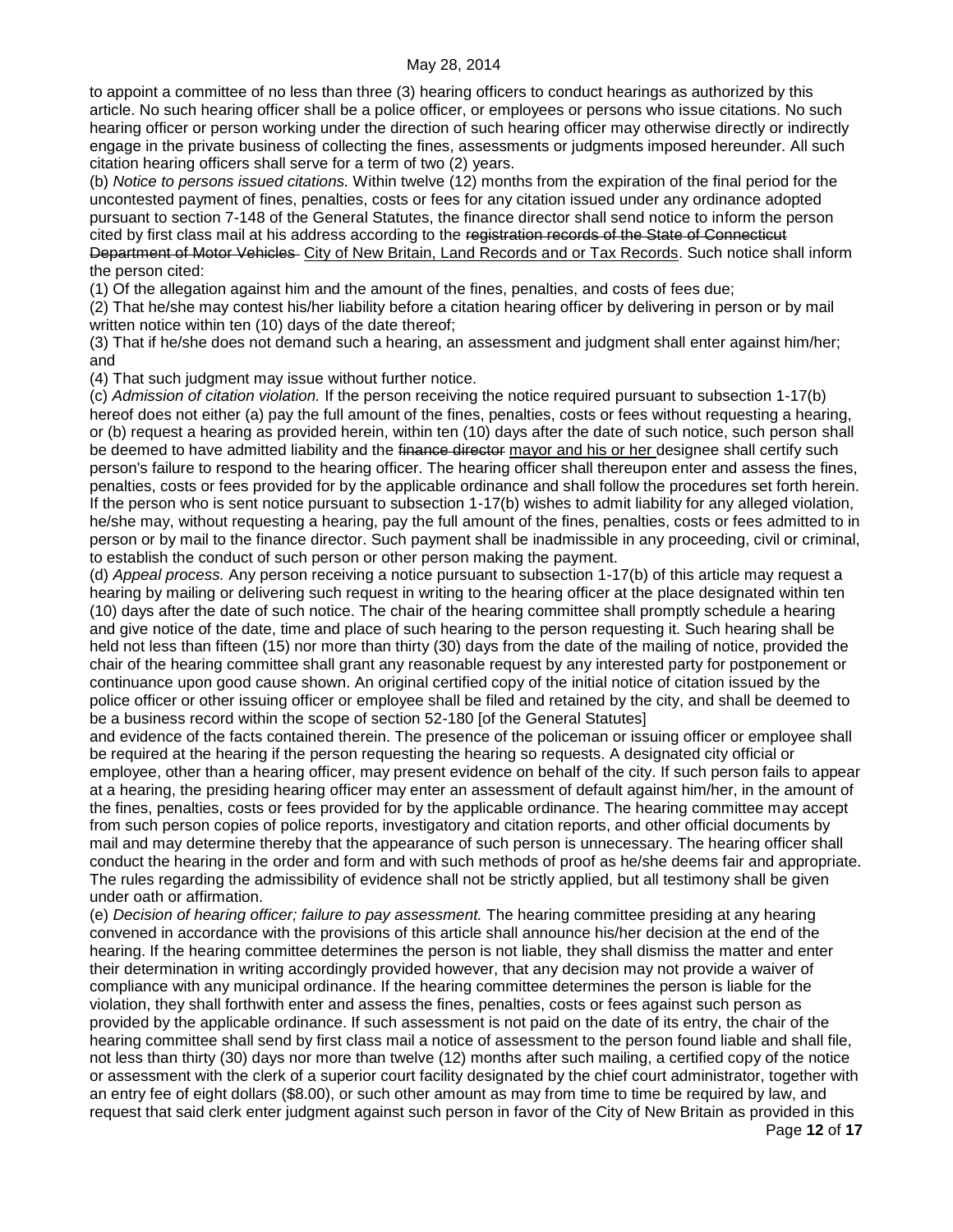article. The certified copy of the notice of assessment shall constitute a record of assessment. Within such twelve-month period, assessments against the same person may be accrued and filed as one record of assessment. The clerk shall enter judgment, in the amount of such record of assessment and court costs of eight dollars (\$8.00), against such person in favor of the municipality. Notwithstanding any provision of the general statutes, the hearing committee assessment, when so entered as a judgment, shall have the effect of a civil money judgment and a levy of execution on such judgment may issue without further notice to such person. (f) *Right to judicial review.* The person against whom an assessment has been entered in accordance with this article is entitled to judicial review by way of appeal. An appeal shall be instituted within thirty (30) days of the mailing of notice of such assessment by filing a petition to reopen assessment, together with an entry fee for a small claims case pursuant to section 52-259 [of the General Statutes] , at the superior court facility designated by the chief court administrator, which shall entitle such person to a hearing in accordance with the rules of the judge of the superior court.

(Res. No. 29317-4, 11-8-06)

Alderman Jamie Giantonio Alderman Don Naples Alderman Wilfredo Pabon Alderman Daniel Salerno Alderman Lou Salvio

### <span id="page-12-0"></span>**8.) ITEM # AMEND CODE OF ORDINANCES. PURPOSE: AMEND CODE OF ORDINANCES ANTI-BLIGHT PROGRAM SEC. 7-42; 7-43; 7-44 AND 7-45 TO BE IN COMPLIANCE WITH CITY OF NEW BRITAIN POLICE AND STATE LAW. J. GIANTONIO, D. NAPLES, W. PABON, D. SALERNO, L. SALVIO** Item # RE:

To Her Honor, the Mayor, and the Common Council of the City of New Britain: the undersigned beg leave to recommend the adoption of the following:

Resolution Summary: PURPOSE.

BE IT ORDAINED BY THE COMMON COUNCIL OF THE CITY OF NEW BRITAIN that Article III of the Code of Ordinances, City of New Britain, be amended by amending Article III Anti-blight Program Sec. 7-42; 7- 43; 7-44; and 7-45 to be in compliance with City of New Britain Policy and State Law (inserted text appears in underline; deleted text appears in strikethrough; new sections begin with the word [new]):

Sec. 7-42 . Definitions.

For the purposes of this article, the following words, terms and phrases shall have the following ascribed meanings, unless the context clearly indicates otherwise. Whenever used, the singular number shall include the plural, the plural the singular, and the use of any gender shall include both genders:

(a) *Accessory structure* shall mean a structure, the use of which is customarily incidental and subordinate to that of the principal building, structure or use on the same lot.

(b) *A blighting condition* shall refer to any of the conditions identified pursuant to this subsection that could contribute to defining a property as blighted premises. Multiple instances of the same type of blighting condition shall be separate blighting conditions.

(1) Each occurrence of the following public safety conditions shall constitute a blighting condition:

a. Any felony or misdemeanor arrest on the premises, except any arrest:

1. For trespassing pursuant to a standing order by the owner of the property owner that any person trespassing on the property should be arrested for trespassing.

2. Made pursuant to a complaint by the victim of such crime when the victim is a resident of the premises, or

3. Of any person because such person entered such property in violation of a protective order of any kind. a.b. Any police call to the property arising from complaints by neighbors for noise, loud music or any other disturbances, except any complaint excluded by an anti-blight enforcement officer because such officer determines that the complaints (s) are made for false, malicious or frivolous reasons.

(2) Each instance of the following physical conditions shall constitute a blighting condition:

a. Doors, windows or other openings into houses, apartment buildings or commercial buildings which are (i) broken or missing, (ii) boarded up with unpainted wood, metal or other material or (iii) boarded up, but some or

Page **13** of **17**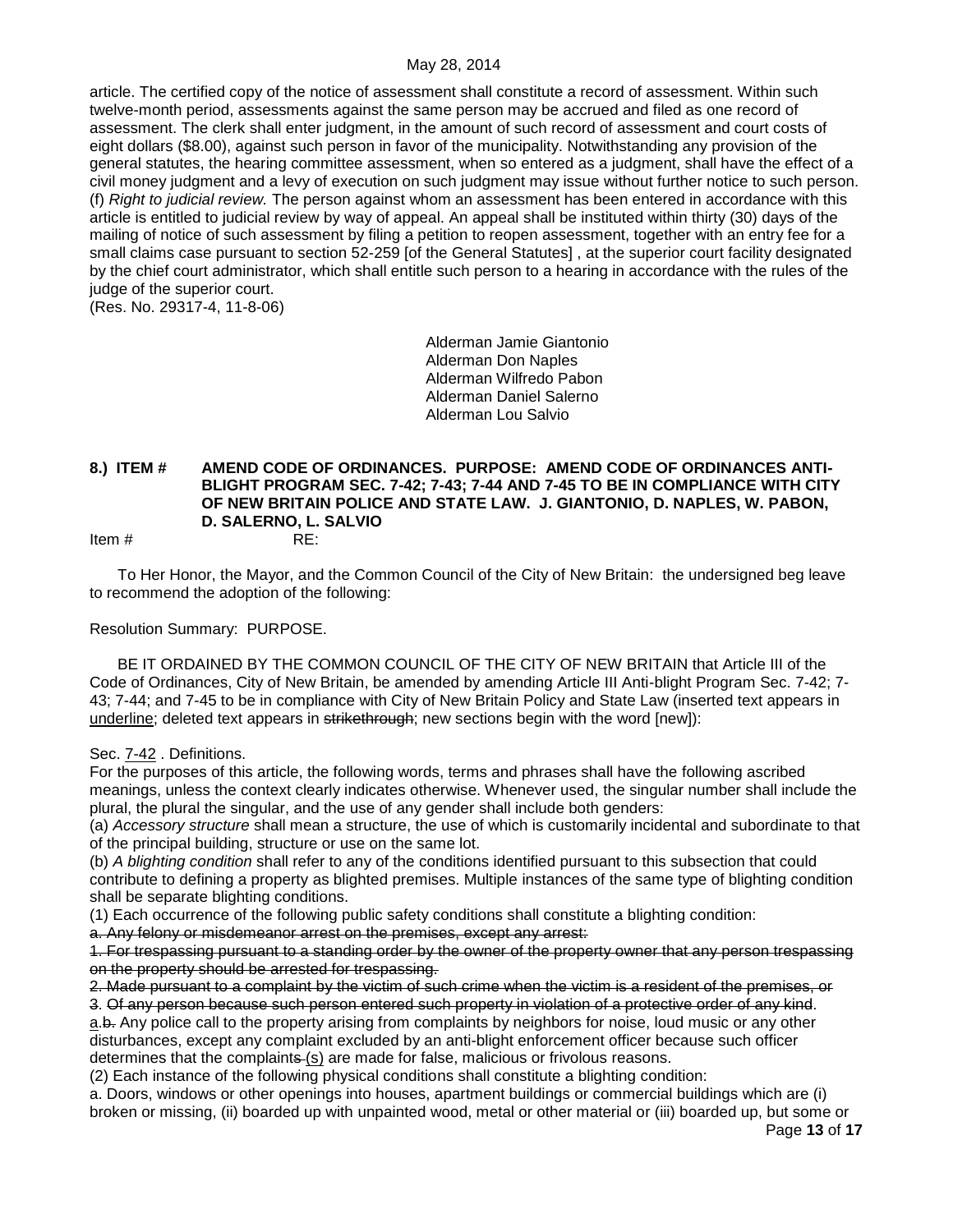all of the material used to board up the windows or doors in question have has been broken, pried off or apart or otherwise vandalized;

b. Collapsing or missing walls, floors or roof;

b.c. Exterior walls which contain holes, breaks, loose or rotting materials, which are not properly surface-coated to prevent deterioration, or the paint on which is significantly discolored or faded;

c.<del>d.</del> Foundation walls which contain open cracks and breaks;

d.e. Overhang extensions, including, but not limited to, canopies, marquees signs, awnings, stairways, fire escapes, standpipes and exhaust ducts which contain rust, tearing, fading or other decay;

e.f. Chimneys and similar appurtenances which are in a state of disrepair;

f.g. Screening which contains tears or ragged edges;

g.h. Vermin infestation;

h. i. Garbage, trash or abandoned vehicles on the premises unless the premises is a junkyard licensed by the State of Connecticut;

 $i.f.$  Uncut grass, weeds or undergrowth at least one (1) foot in length;

 $\frac{1}{k}$ . A fence with missing or rotted boards or with broken or ragged links or other material or which, if made from wood, is not properly surface-coated to prevent deterioration, significant discoloration or fading;

k.l. Bushes, other shrubbery, or trees allowed to grow anywhere in an area more than one (1) foot laterally and less than seven (7) feet vertically over a walkway, driveway or street;

l.m. Accumulation of stagnant or unsanitary water;

m.n. Dead trees deemed hazardous to the public or to adjacent property;

n.e. Display lights or exterior signs in a broken or disassembled state;

o.p. Exterior paint significantly chipped or faded;

p.q. Clothing left hanging from trees, shrubs or fences in the front yard of any residence;

q.f. Interior furniture left outside, exposed to the elements;

r.s. Accumulations of feces or putrefying substances;

s.t. Vehicles parked on premises unlawfully;

 $t$ . Graffiti, as defined in section 7-60 of this Code of Ordinances;

 $u.\star$ . Any violation of building, housing, zoning, fire or health codes.

(c) *Blighted premises* shall mean any building, structure or parcel of land whether vacant or occupied in which (1) City of New Britain determines that existing conditions pose a significant risk to health and safety or because of at least one (1) of the conditions identified in subparagraphs (b)(2)a. or b. of this section or (2) an anti-blight enforcement officer has found there to be at least fifteen (15) occurrences in a one-year period of any of the conditions identified in subsection (b)(2)a. or b. of this section that do not pose a significant risk to health and safety, but which, taken as a whole, such antiblight enforcement officer determines to cause the building,

structure or parcel of land to have a significant deleterious effect on neighborhood quality of life, the economic viability of the surrounding area or the taxable value of the property, itself.

(d) *Building* shall mean a fixed construction with walls, foundation and roof, such as a house, factory or garage, which is either vacant or occupied.

(e) As used herein, *the City of New Britain* shall include the fire marshal, director of health and director of licenses, permits and inspections. In addition, references to actions taken by the fire marshal, the director of health and/or the director of licenses, permits and inspections shall also apply to similar actions taken by the subordinates or representatives of these officials. [General] Statutes, section 29-260.

(f) *Dilapidated* shall mean no longer adequate for the purpose or use for which it was intended or having fallen into partial or total ruin or decay.

(g) *Legal occupancy* shall mean human habitation of a building that is legal by virtue of compliance with state building, state fire safety, local zoning, local housing and all other pertinent codes.

(h) *Neighborhood* shall mean an area of the city comprising buildings, structures or parcels of land any part of which is within a radius of one thousand (1,000) feet of a blighted premises.

(i) *Owner* shall mean any person, institution, foundation, corporation, partnership, entity or authority which holds title to or leases real property within the City of New Britain.

(j) *Significant risk to health or safety* shall refer to conditions that would likely result in illness, injury or death if allowed to persist.

(j)(k) *Proximate property* shall mean any building, structure or parcel of land within one thousand (1,000) feet of a blighted premises.

(k)(l) *Structure* shall mean that which has been or is built or constructed and which is, or should be, fastened, anchored, attached or rests on a building, foundation or on the ground, including, but not limited to, any building, fences, fire escapes, railings, towers, sidewalks or stairways.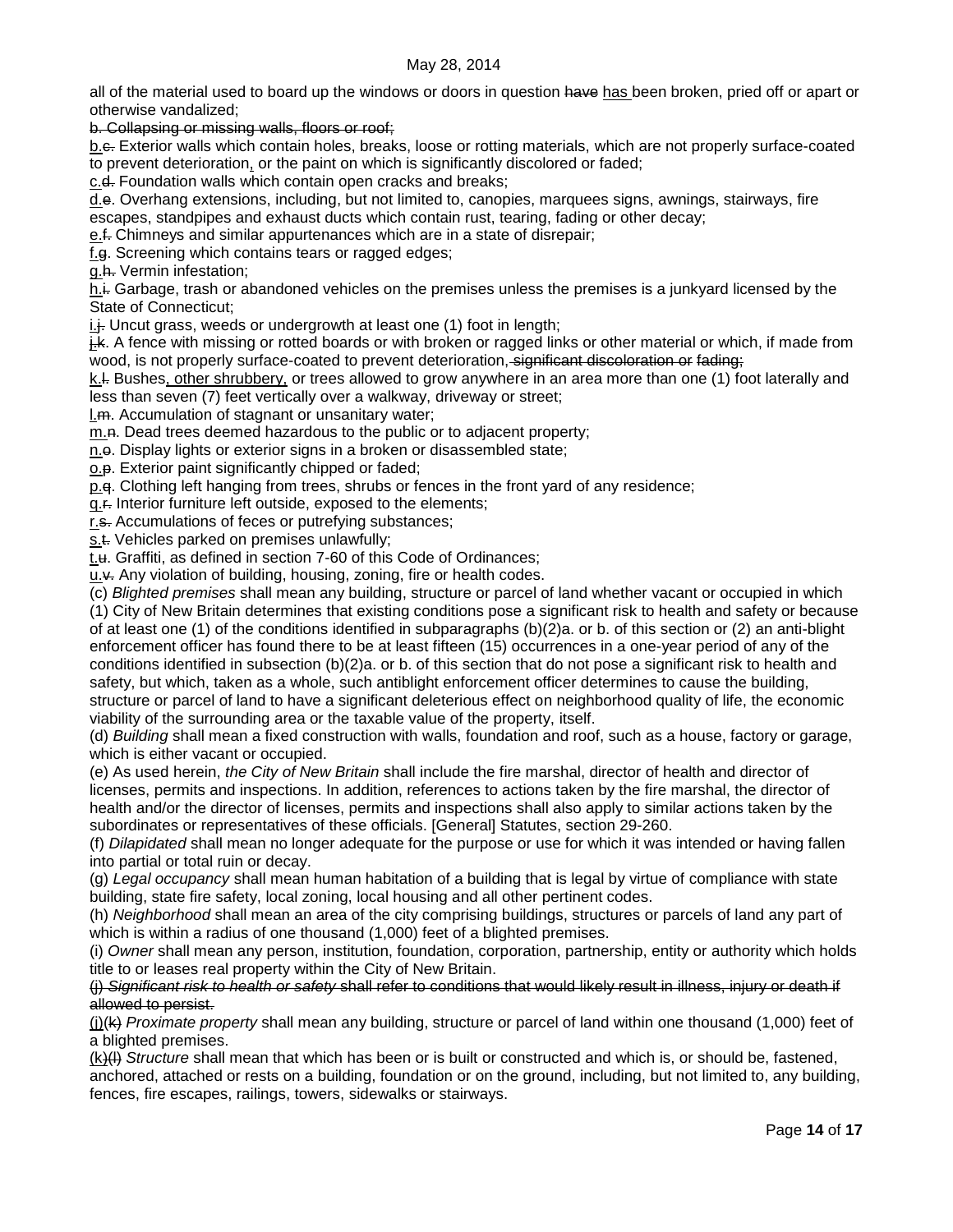(l)(m) *Vacant* shall mean a period of sixty (60) days or longer during which a building or structure or part thereof is not legally occupied by human beings.

(m)(n) *Vacant parcel* shall mean a parcel of land with no buildings or structures thereon.

(n)(o) *Anti-blight enforcement officer* means any city official or employee designated by the mayor as such.

(Res. No. 30710-2, 9-9-09; Res. No. 31094-5, 1-11-12)

Sec. 7-43. Lien for costs and expenses incurred by the City of New Britain.

Whenever the owner fails to comply with an order or citation to repair, board, maintain, or demolish a building, sign, or structure and/or remove the blighting condition or in order to make the property safe and sanitary under any provision of the Connecticut General Statutes or the City of New Britain building, health, housing or safety codes or regulations and the City of New Britain has made repairs, boarded, or demolished the building, sign, or structure and/or removed the blighted condition or to make the property safe and sanitary after the owner's failure to do so, reasonable costs and expenses incurred by the City of New Britain shall be a lien against the real property in accordance with section 49-73b. of the General Statutes.

The lien shall be recorded with the records of land evidence records of the municipality, and the lien shall incur legal interest from the date of recording. The costs incurred the City of New Britain, plus interest thereon, in the repair, boarding or demolishing of a building, sign or structure and/or removal of the blighting condition, or to make the property safe and sanitary shall be added to the amount of taxes due on the real property where the building, sign or structure was located. be recorded as a lien and will take precedence over any other encumbrances except municipal tax assessments.

(Res. No. 30710-2, 9-9-09; Res. No. 31094-2, 9-22-10; Res. No. 31094-5, 1-11-12; Res. No. 31766-2, 4-11-12)

Sec. 7-44. Violations and penalties.

(a) Each violation of any provision of this article shall be considered a separate offense hereunder and each day any violation of any provision of this article shall continue shall constitute a separate offense hereunder. (b) When the owner of a property has failed to comply with an order within thirty (30) days after said order became effective, an antiblight enforcement officer shall charge to the property owner a fine for each blighting condition addressed in the order until the property owner complies with the order. The fine shall be two-hundred fifty dollars (\$250.00) for each day that each separate blighting condition persist beyond thirty (30) days from the effective date of the order, In the case of violations of subdivision (1) of subsection (b) of section 7-42, conditions shall be considered corrected only if no events identified as blighting conditions under subdivision (1) of subsection (b) of section 7-42 occur on the premises in question within a period of twenty-one (21) consecutive days. If such a period of twenty-one (21) consecutive days is not met, the entire number of blighting conditions under subdivision (1) of subsection (b) of section

7-42 that contributed to the premised being identified as a blighted premises in the order or modified order shall be considered ongoing blighting conditions for the purpose of assessing a fine of two hundred fifty dollars (\$250.00) per outstanding blighting condition per day after the expiration of the thirty-day period. The fine will double if not paid within ten (10) days of issuance.

(b) When the owner of the property has been found in violation of this article, a blight enforcement official shall issue a ticket for such violation, which ticket shall provide for a fine of ninety dollars (\$90.00) per violation payable to the City of New Britain. If any such fine is not paid within fifteen (15) days, a penalty in an amount equal to three (3) times the fine shall immediately become due and payable in addition to the original fine. (c) No fee or fine shall be due while a reconsideration, hearing or appeal is pending in the matter; however, such

action shall not prevent further accumulation of the penalty if the order is upheld. (d) The imposition of any fee or fine under this article shall not be construed to prevent the enforcement of other laws upon the premises nor to prevent the initiation of other enforcement measures or penalties.

(e) A one-percent per day interest charge shall be applied for failure to pay, within forty-five (45) days, any fine charged for violation of this article. Failure to pay any fee or fine arising from the enforcement of this article shall constitute a debt in favor of the city and shall constitute a lien upon the real estate against which the fee or fine was imposed from the original date of such fine or fee. Each such lien may be continued, recorded and released in the manner provided by the Connecticut General Statutes for continuing, recording and releasing property tax liens. The Connecticut General Statutory lien will accumulate from the date of recording to the date of payment and will be added to the amount owed at the time of payment. Each such lien shall take precedence over all other liens and encumbrances filed after the effective date of this article to the fullest extent permitted by law, except taxes, and may be enforced in the same manner as property tax liens.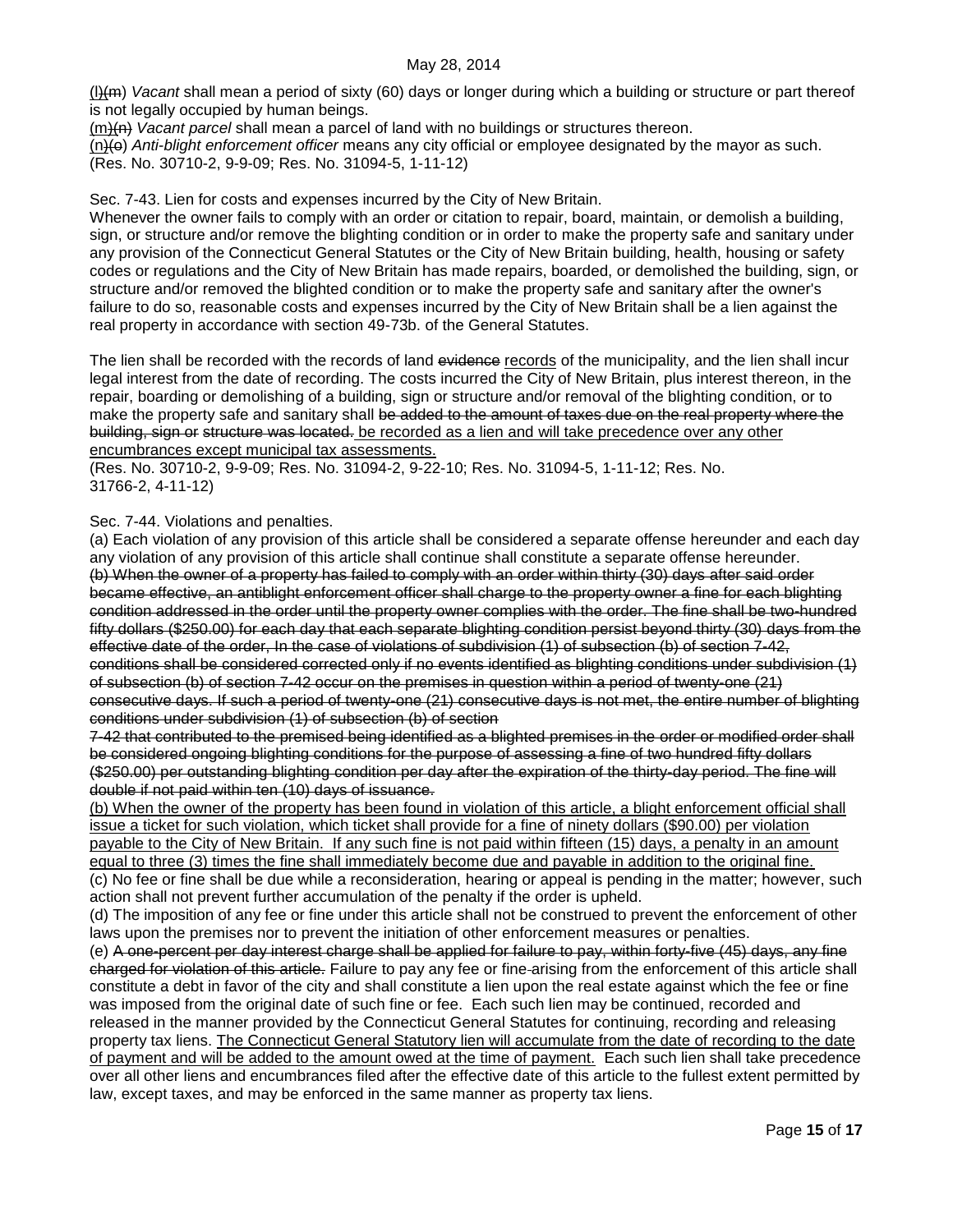(f) Whenever, under article III of chapter 7 or chapter 13 of this Code or any rule or regulation promulgated by any officer of the city under authority vested in such officer by these ordinances, any act is prohibited or is declared to be unlawful or an offense, or the doing of any act is required, or the failure to do any act is declared to be unlawful, the violation of such ordinance, rule or regulation shall be punished by a fine not exceeding one hundred dollars (\$100.00). Each day any such violation shall continue, shall constitute a separate offense. (Res. No. 30710-2, 9-9-09; Res. No. 31094-2, 9-22-10; Res. No. 31094-5, 1-11-12)

### Sec. 7-45. Enforcement.

(a) The anti-blight enforcement officers shall be responsible for enforcement of this code.

(b) Complaints. The mayor or his or her designee shall cause there to be kept a correlated database of blighting conditions recorded by the departments of the city such that the number of blighting conditions present on each premises may be determined. The anti-blight enforcement officers of the city shall regularly review this record. Based on this database or other evidence, an antiblight enforcement officer, any individual affected by the action or inaction of an owner of a dwelling unit or other space subject to the provisions of this article, any civic organization, and any appropriate municipal agency may file, in writing, a complaint of violation of any of these sections with the City of New Britain. Any complaint made pursuant to this subsection shall be kept in the database provided for in this subsection, correlated by premises in question.

(c) Investigation. An antiblight enforcement officer shall undertake an investigation of the complaint by conducting an inspection of the property. If, in the course of such inspection, the antiblight enforcement officer observes a condition which he/she believes may constitute a violation of a code outside of his/her competence, he/she shall notify the appropriate personnel, agency or department and request that personnel, agency or department to conduct an inspection and provide to the antiblight enforcement officer a copy of said report together with any actions which are necessary to abate conditions which constitute a violation(s) of the provisions of this article. The

antiblight enforcement officer shall make a determination, based on the database kept pursuant to subsection (a) of this section, such officer's own investigation, the reports from other code enforcement officials and the records of police calls to the premises, whether the property is a blighted premises in accordance with this article.

(d) Orders to take corrective action. Enforcement officer makes a determination, pursuant to subsection (c) of this section, that a property is a blighted premises or that fines or fees for a previous violation have remained unpaid for a period of thirty (30) calendar days, and prior notice to the property owner is mandated under the relevant state code, then the City of New Britain shall send a notice of violation and/or unpaid fines or fees and an order to correct such violation on the owner of the property by certified mail or in-hand service by any proper officer or indifferent person. If the owner cannot be identified or if the address is unknown, copy of such notice shall be published in a newspaper having general circulation in the municipality, as well as being posted on the City of New Britain website. The order shall require the owner to abate and/or correct any condition which contributes to classification of the property as a blighted premises pursuant to this article in the manner specified in said order within thirty (30) days after the date on which said order is sent to the owner by certified mail or by in-hand service or published in a newspaper. In the case of violations of subdivision (1) of subsection (b) of section 7-42, conditions shall be considered corrected if no further events identified as blighting conditions under subdivision (1) of subsection (b) of section 7-42 occur on the premises in question during any twenty-one (21) consecutive days after the effective date of the order. A copy of the order shall be placed on the land records to serve as notice to any subsequent purchaser of the existence of a violation on the premises. (e) The notice from the City of New Britain shall include 1) the allegations against him or her and the amount of fines, penalties, costs or fees due; 2) that the individual may contest liability before a hearing officer appointed by the mayor by delivering an appeal request in person or by mail written notice within ten (10) days of the date thereof; 3) that if no hearing is demanded an assessment and judgment may be entered and issued without further notice.

(f) Appeal of order. Any person aggrieved by any decision rendered herein may appeal pursuant to section 1-17 of the Code of Ordinances entitled "Procedure of enforcement of municipal ordinances". (Res. No. 30710-2, 9-9-09; Res. No. 31094-2, 9-22-10; Res. No. 31094-5, 1-11-12)

> Alderman Jamie Giantonio Alderman Don Naples Alderman Wilfredo Pabon Adlerman Daniel Salerno Alderman Louis G. Salvio